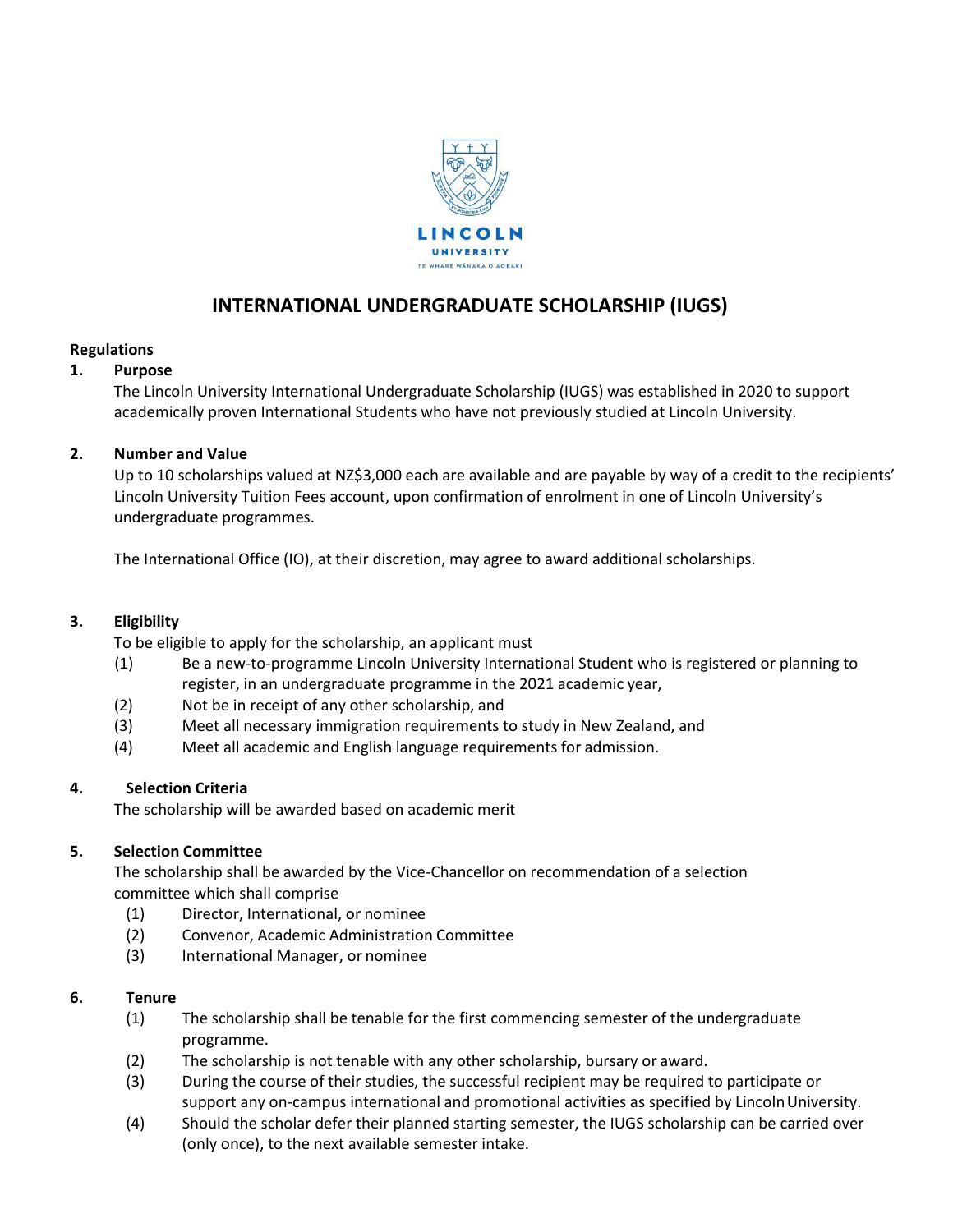**Note:** *An academic semester is defined as Semester 1 (February) or Semester 2 (July) or Summer School (November).* 

#### **7. Payment**

- (1) Payment shall be made by way of one payment of \$3,000 to the recipients' Lincoln University Tuition Fees account at the beginning of the academic semester upon registration in their chosen degree.
- (2) Should a scholar withdraw from study at any time during the tenure of the scholarship, they shall not be eligible for any refund of the scholarship.

# **8. Concessions**

The IO may relax or modify the application of any of these regulations in special circumstances or in order to avoid hardship to any scholar or candidate for a scholarship.

# **9. Applications**

An application form can be obtained from the Lincoln University Scholarships Website **[www.lincoln.ac.nz/scholarships](http://www.lincoln.ac.nz/scholarships)** and must be submitted to: International Office Lincoln University Hudson Building Room 010 PO Box 94, Lincoln 7647 Canterbury, New Zealand Or email to [international@lincoln.ac.nz](mailto:international@lincoln.ac.nz)

Applications must be received before the Semester Commencement date i.e. first day of semester.

These regulations shall take effect from 1 June 2020.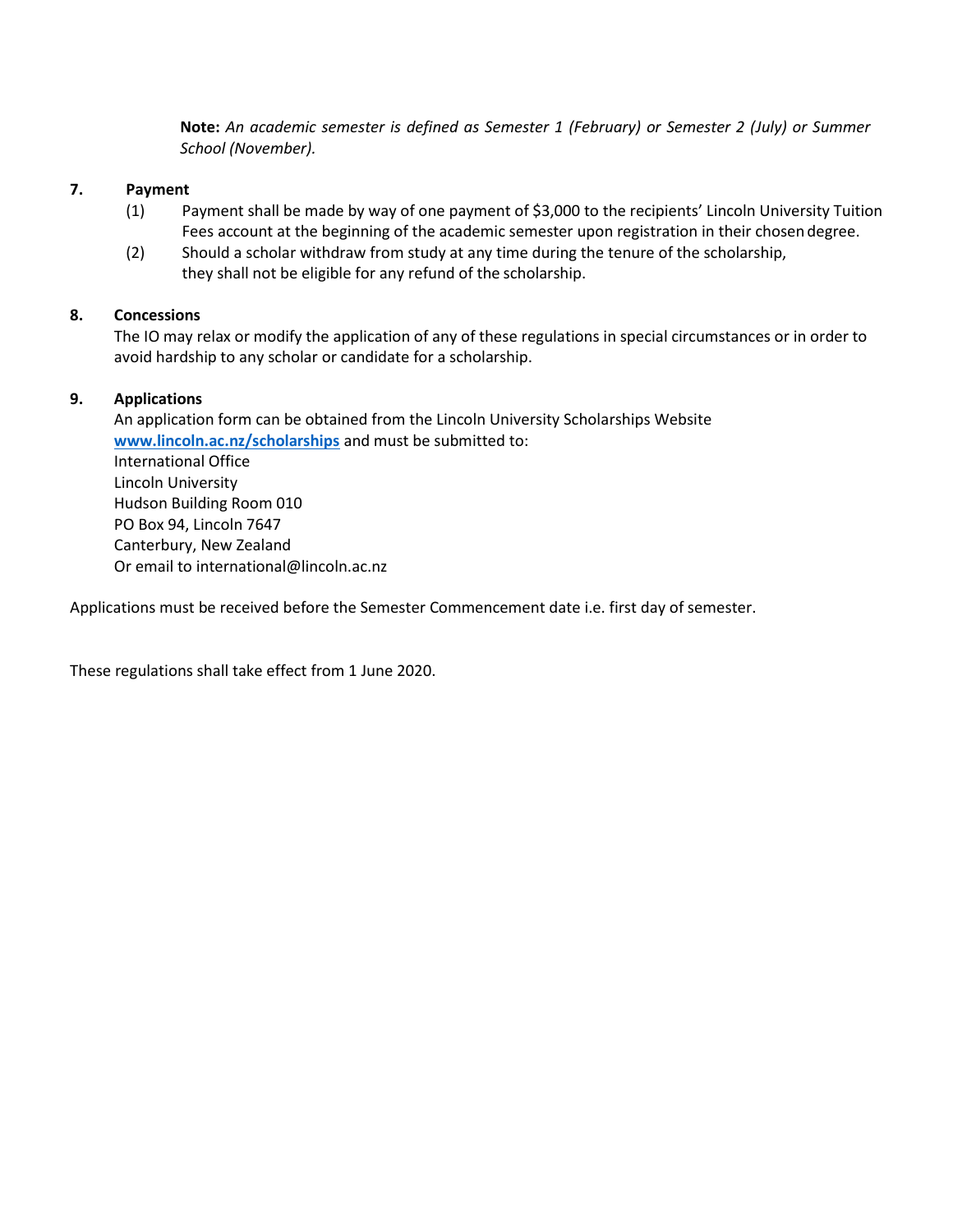

# **Lincoln University International Undergraduate Scholarship (IUGS)**

# **APPLICATION FORM**

| <b>Student Information</b> |  |  |
|----------------------------|--|--|
| Family Name:               |  |  |
| First Name/s:              |  |  |
| Date of Birth:             |  |  |
| Postal address:            |  |  |
|                            |  |  |
| Email address:             |  |  |
| Phone number:              |  |  |
| Country of Residence:      |  |  |
| Lincoln Student ID Number: |  |  |
| (if known)                 |  |  |

| <b>Academic Information</b>      |  |  |
|----------------------------------|--|--|
| List all previous academic study |  |  |
| (please provide documentation    |  |  |
| to support):                     |  |  |
| Course of Study at Lincoln       |  |  |
| University:                      |  |  |

| <b>Financial Information</b>                                                                             |       |  |  |  |
|----------------------------------------------------------------------------------------------------------|-------|--|--|--|
| Please list any other scholarship                                                                        |       |  |  |  |
| funding you are already receiving.                                                                       |       |  |  |  |
|                                                                                                          |       |  |  |  |
|                                                                                                          |       |  |  |  |
|                                                                                                          |       |  |  |  |
| <b>Statement of purpose</b>                                                                              |       |  |  |  |
| Please submit a statement of purpose explaining the reason to study the programme, how this              |       |  |  |  |
| programme will help you win achieving your career goal and how this scholarship will help you.           |       |  |  |  |
| Please send the duly filled and signed application along with SOP, offer letter email to                 |       |  |  |  |
| international@lincoln.ac.nz.                                                                             |       |  |  |  |
| Declaration:                                                                                             |       |  |  |  |
| I declare that the information contained in and provided in connection with this application is true and |       |  |  |  |
| correct. I acknowledge that giving false or misleading information is a serious offence.                 |       |  |  |  |
| Signature:                                                                                               | Date: |  |  |  |
|                                                                                                          |       |  |  |  |